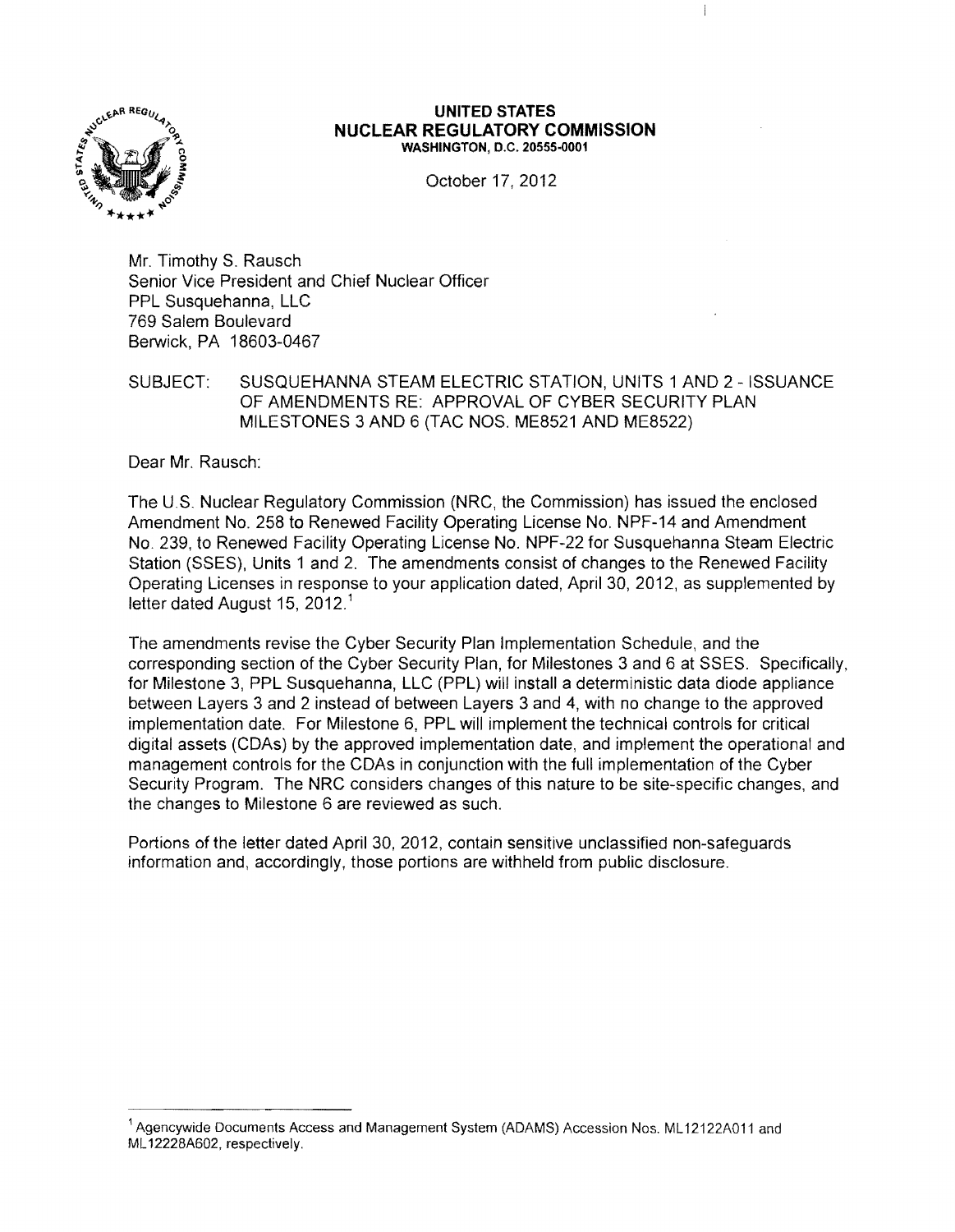$T.$  Rausch  $-2-$ 

A copy of our safety evaluation is also enclosed. The Notice of Issuance will be included in the Commission's next regular biweekly Federal Register Notice.

Sincerely,

 $\sqrt{2\pi}$  / / /  $\pm$ / 1/ 1/ 1/ 1/ 1/

 $\overline{\phantom{a}}$ 

Jeffrey K. Whited, Project Manager Plant Licensing Branch 1-2 Division of Operating Reactor Licensing Office of Nuclear Reactor Regulation

Docket Nos. 50-387 and 50-388

Enclosures:

- 1. Amendment No. 258 to Renewed NPF-14
- 2. Amendment No. 239 to Renewed NPF-22
- 3. Safety Evaluation

cc w/encls: Distribution via Listserv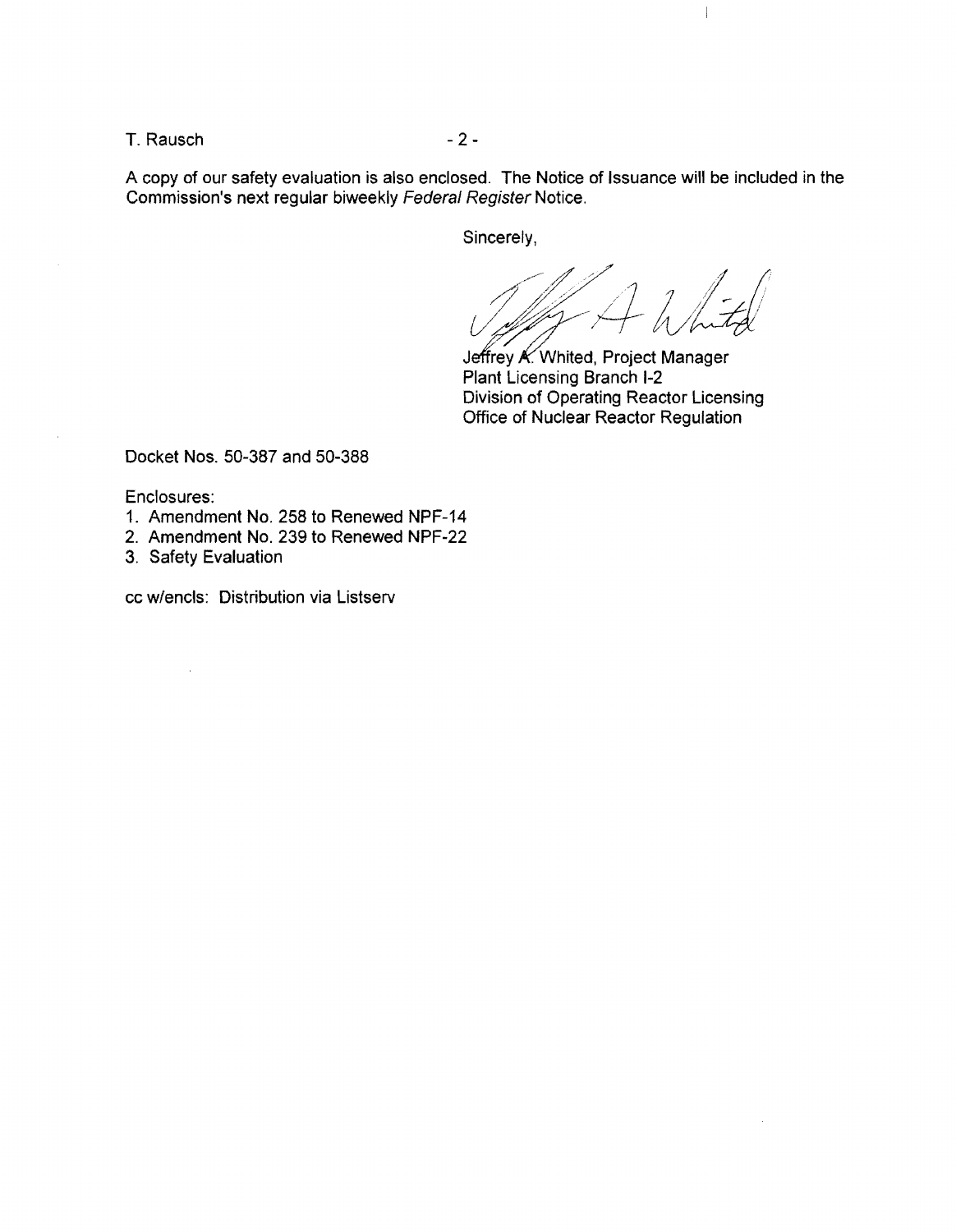

#### **UNITED STATES NUCLEAR REGULATORY COMMISSION** WASHINGTON, D.C. 20555-0001

# PPL SUSQUEHANNA, LLC

# ALLEGHENY ELECTRIC COOPERATIVE, INC.

# DOCKET NO. 50-387

### SUSQUEHANNA STEAM ELECTRIC STATION, UNIT 1

## AMENDMENT TO FACILITY OPERATING LICENSE

Amendment No. 258 Renewed License No. NPF-14

- 1. The Nuclear Regulatory Commission (the Commission or the NRC) having found that:
	- A. The application for amendment by PPL Susquehanna, LLC, dated April 30, 2012, as supplemented by letter dated August 15, 2012, complies with the standards and requirements of the Atomic Energy Act of 1954, as amended (the Act), and the Commission's regulations set forth in 10 CFR Chapter I;
	- B. The facility will operate in conformity with the application, the provisions of the Act, and the regulations of the Commission;
	- C. There is reasonable assurance: (i) that the activities authorized by this amendment can be conducted without endangering the health and safety of the public, and (ii) that such activities will be conducted in compliance with the Commission's regulations set forth in 10 CFR Chapter I;
	- D. The issuance of this amendment will not be inimical to the common defense and security or to the health and safety of the public; and
	- E. The issuance of this amendment is in accordance with 10 CFR Part 51 of the Commission's regulations and all applicable reqUirements have been satisfied.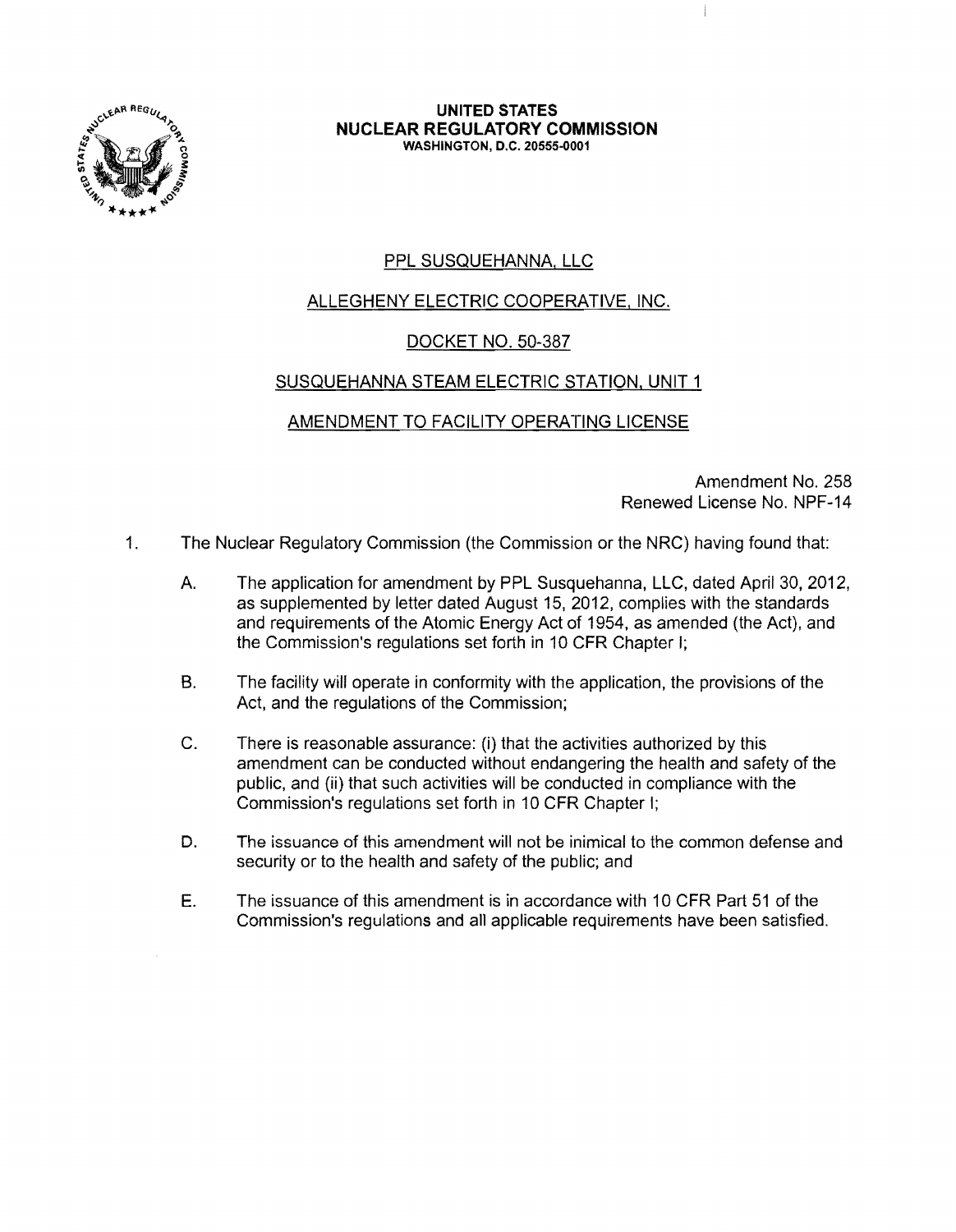- 2. Accordingly, the license is amended as indicated in the attachment to this license amendment, and paragraph 2.C.(2) of Renewed Facility Operating License No. NPF-14 is hereby amended to read as follows:
	- (2) Technical Specifications and Environmental Protection Plan

The Technical Specifications contained in Appendix A, as revised through Amendment No. 258, and the Environmental Protection Plan contained in Appendix B, are hereby incorporated in the license. PPL Susquehanna, LLC shall operate the facility in accordance with the Technical Specifications and the Environmental Protection Plan.

3. In addition, the second paragraph of 2.D in Renewed Facility Operating License No. NPF-14 is hereby amended to read as follows:

The operating licensee shall fully implement and maintain in effect all provisions of the Commission-approved cyber security plan (CSP), including changes made pursuant to the authority of 10 CFR 50.90 and 10 CFR 50.54(p). The PPL Susquehanna, LLC CSP was approved by License Amendment No. 258.

4. This license amendment is effective as of the date of its issuance and shall be implemented by December 31,2012.

FOR THE NUCLEAR REGULATORY COMMISSION

 $\mathcal{I}$ 

 $BSE_{n+1}$ 

Meena Khanna, Chief Plant Licensing Branch 1-2 Division of Operating Reactor Licensing Office of Nuclear Reactor Regulation

Attachment: Changes to Renewed NPF-14 and Technical Specifications

Date of Issuance: October 17, 2012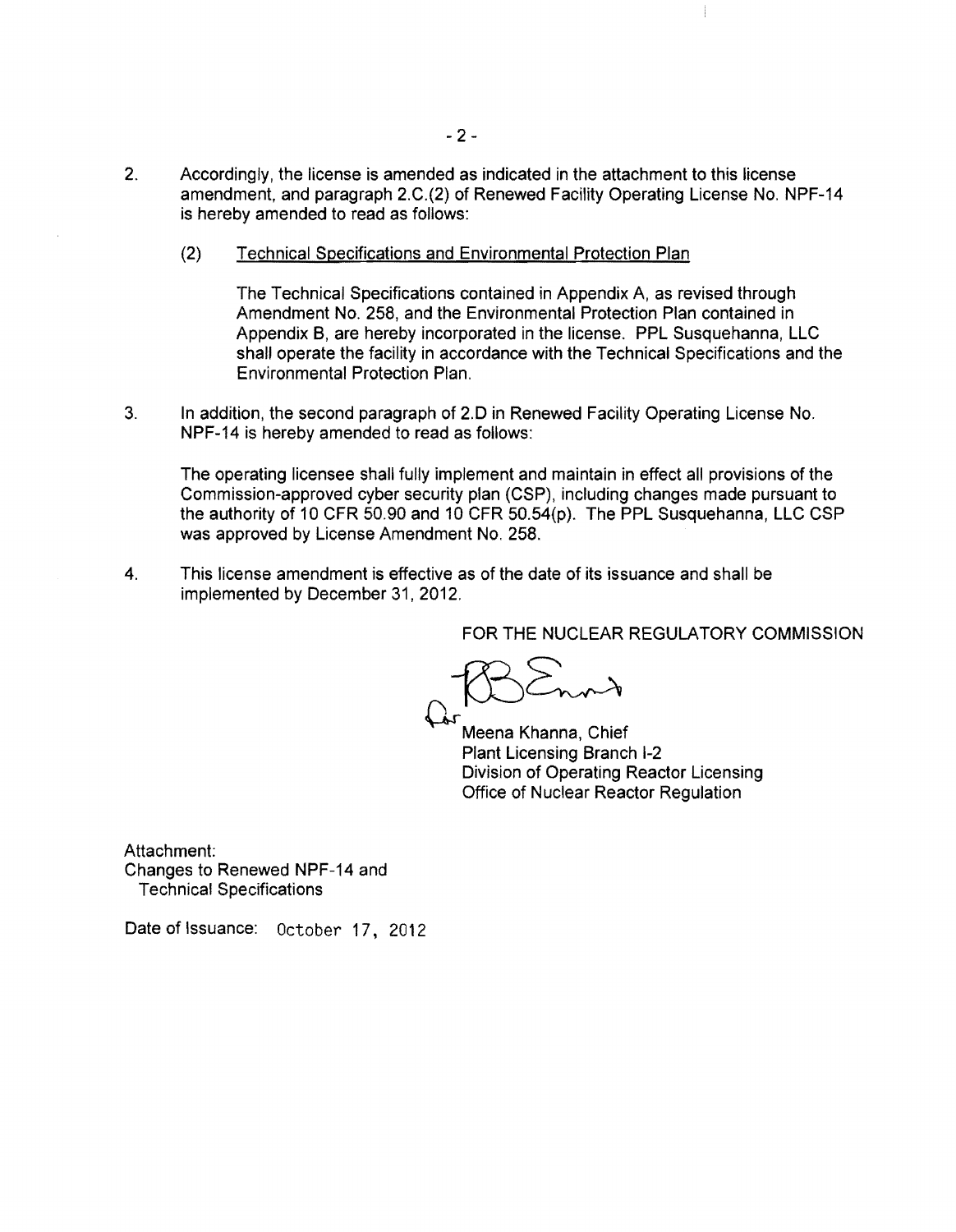#### ATTACHMENT TO LICENSE AMENDMENT NO. 258

 $\overline{\phantom{a}}$ 

## RENEWED FACILITY OPERATING LICENSE NO. NPF-14

#### DOCKET NO. 50-387

Replace the following pages of Renewed Facility Operating License with the attached revised pages. The revised pages are identified by amendment number and contain marginal lines indicating the areas of change.

| <b>REMOVE</b> | <b>INSERT</b> |  |  |
|---------------|---------------|--|--|
| Page 3        | Page 3        |  |  |
| Page 19       | Page 19       |  |  |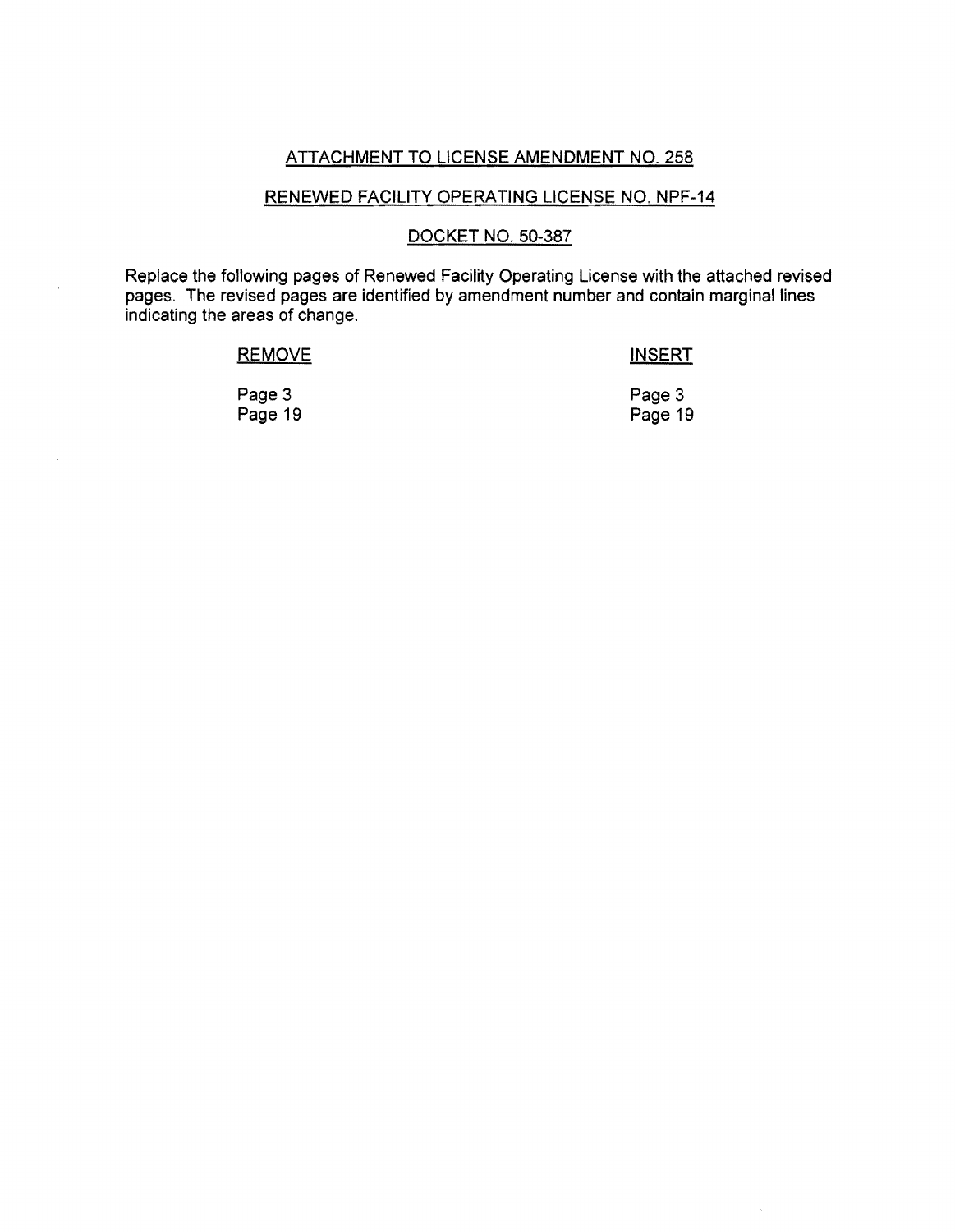- (3) PPL Susquehanna, LLC, pursuant to the Act and 10 CFR Parts 30,40, and 70, to receive, possess, and use at any time any byproduct, source and special nuclear material as sealed neutron sources for reactor startup, sealed neutron sources for reactor instrumentation and radiation monitoring equipment calibration, and as fission detectors in amounts as required;
- (4) PPL Susquehanna, LLC, pursuant to the Act and 10 CFR Parts 30, 40, and 70 to receive, possess, and use in amounts as required any byproduct, source or special nuclear material without restriction to chemical or physical form, for sample analysis or instrument calibration or associated with radioactive apparatus or components; and
- (5) PPL Susquehanna, LLC, pursuant to the Act and 10 CFR Parts 30,40, and 70 to possess, but not separate, such byproduct and special nuclear materials as may be produced by the operation of the facility.
- C. This license shall be deemed to contain and is subject to the conditions specified in the Commission's regulations set forth in 10 CFR Chapter I and is subject to all applicable provisions of the Act and to the rules, regulations and orders of the Commission now or hereafter in effect; and is subject to the additional conditions specified or incorporated below:
	- (1) Maximum Power Level

PPL Susquehanna, LLC is authorized to operate the facility at reactor core power levels not in excess of 3952 megawatts thermal in accordance with the conditions specified herein. The preoperational tests, startup tests and other items identified in License Conditions 2.C.(36), 2.C.(37), 2.C.(38), and 2.C.(39) to this license shall be completed as specified.

(2) Technical Specifications and Environmental Protection Plan

The Technical Specifications contained in Appendix A, as revised through Amendment No. 258, and the Environmental Protection Plan contained in Appendix B are hereby incorporated in the license. PPL Susquehanna, LLC shall operate the facility in accordance with the Technical Specifications and the Environmental Protection Plan.

For Surveillance Requirements (SRs) that are new in Amendment 178 to Facility Operating License No. NPF-14, the first performance is due at the end of the first surveillance interval that begins at implementation of Amendment 178. For SRs that existed prior to Amendment 178, including SRs with modified acceptance criteria and SRs whose frequency of performance is being extended, the first performance is due at the end of the first surveillance interval that begins on the date the Surveillance was last performed prior to implementation of Amendment 178.

Amendment No. 255, 256, 257, 258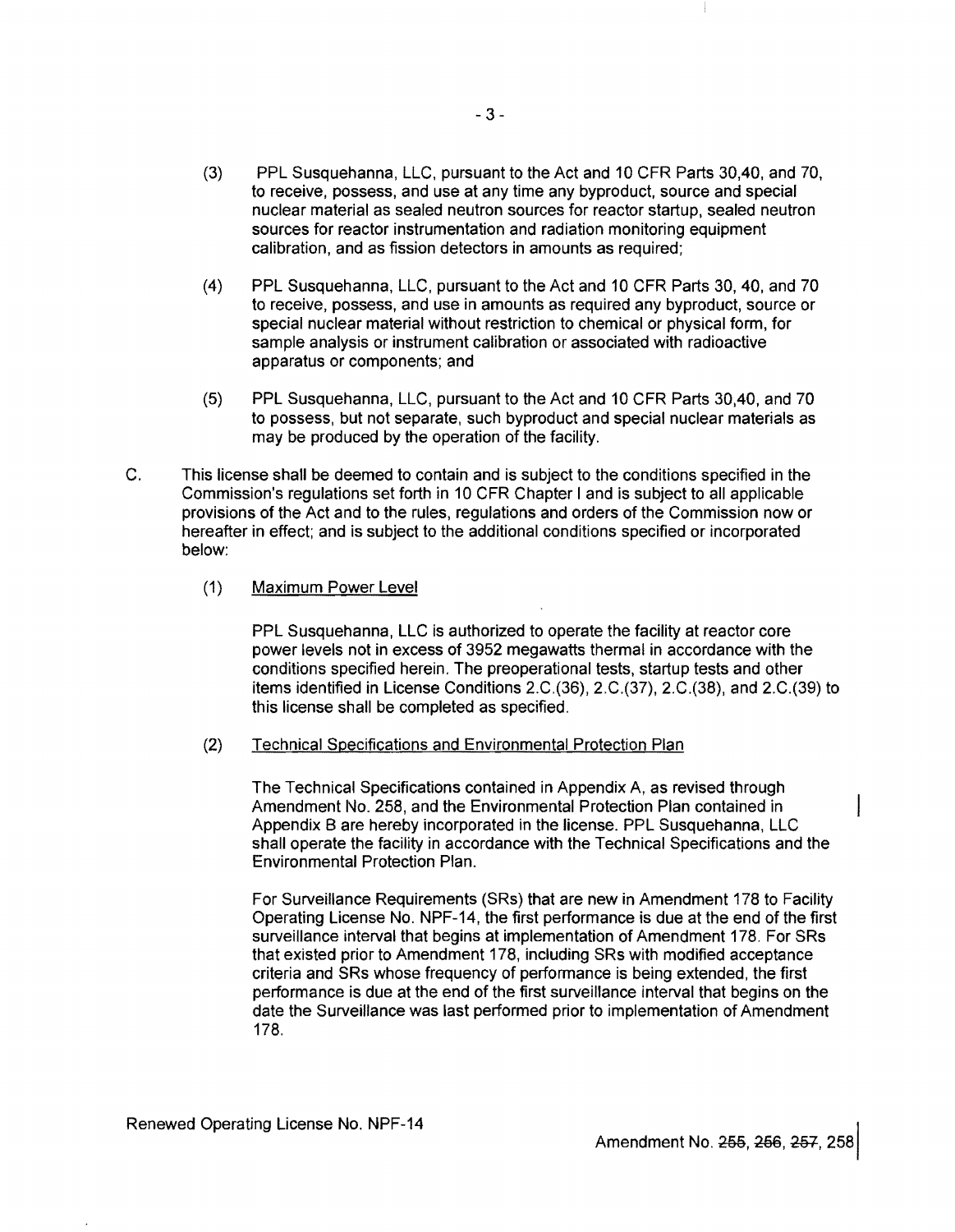#### (39) Containment Operability for EPU

PPL shall ensure that the CPPU containment analysis is consistent with the SSES 1 and 2 operating and emergency procedures. Prior to operation above CLTP, for each respective unit, PPL shall notify the NRC project manager that all appropriate actions have been completed.

 $\|$ 

- (40) Primary Containment Leakage Rate Testing Program Those primary containment local leak rate program tests (Type  $B -$  leakageboundary and Type C - containment isolation valves) as modified by approved exemptions, required by 10 CFR Part 50, Appendix J, Option B and Technical Specification 5.5.12, are not required to be performed at the CPPU peak calculated containment internal pressure of 48.6 psig (Amendment No. 246 to this Operating License) until their next required performance.
- D. The operating licensee shall fully implement and maintain in effect all provisions of the Commission-approved physical security, training and qualification, and safeguards contingency plans including amendments made pursuant to provisions of the Miscellaneous Amendments and Search Requirements revisions to 10 CFR 73.55 (51 FR 27817 and 27822) and to the authority of 10 CFR 50.90 and 10 CFR 50.54(p). The plan, which contains Safeguards Information protected under 10 CFR 73.21, is entitled: "Physical Security Plan, Training and Qualification Plan, Safeguards Contingency Plan and Security and Contingency Plan for Independent Spent Fuel Storage Facility," and was submitted October 8, 2004.

The operating licensee shall fully implement and maintain in effect all provisions of the Commission-approved cyber security plan (CSP), including changes made pursuant to the authority of 10 CFR 50.90 and 10 CFR 50.54(p). The PPL Susquehanna, LLC CSP was approved by License Amendment No. 258.

E. Exemptions from certain requirements of Appendices G and H to 10 CFR Part 50 are described in the Safety Evaluation Report and Supplements 1 and 2 to the Safety Evaluation Report. In addition, an exemption was requested until receipt of new fuel for first refueling from the requirements for criticality monitors in the spent fuel pool area, 10 CFR Part 70.24. Also, an exemption was requested from the requirements of Appendix J of 10 CFR Part 50 for the first fuel cycle when performing local leak rate testing of Residual Heat Removal (RHR) relief valves in accordance with Technical Specification 4.6.1.2. This latter exemption is described in the safety evaluation of license Amendment No. 13. These exemptions are authorized by law and will not endanger life or property or the common defense and security and are otherwise in the public interest and have been granted pursuant to 10 CFR 50.12. Except as here exempted, the facility will operate, to the extent authorized herein, in conformity with the application, as amended, and the rules and regulations of the Commission and the provisions of the Act.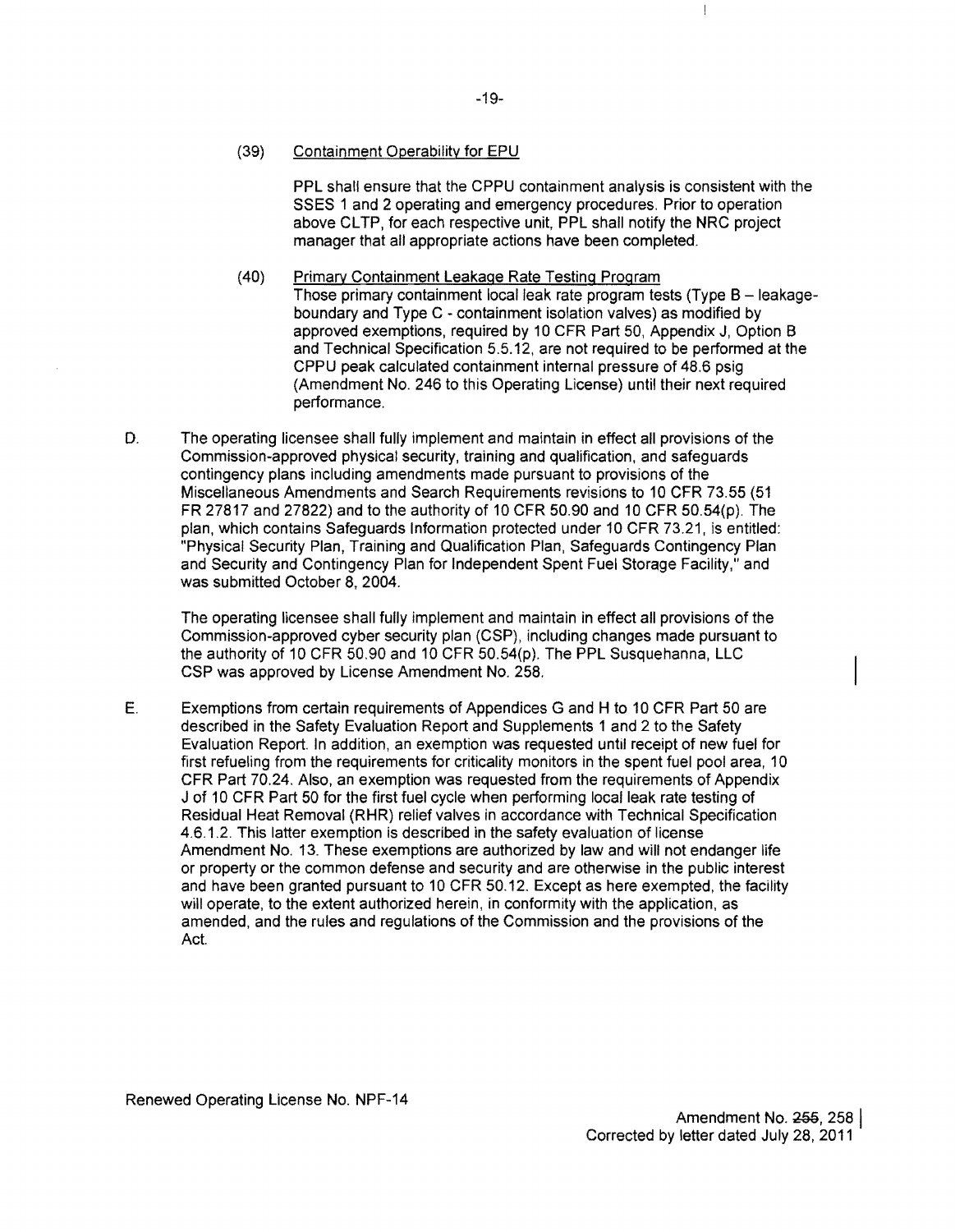

#### **UNITED STATES NUCLEAR REGULATORY COMMISSION** WASHINGTON, D.C. 20555·0001

### PPL SUSQUEHANNA, LLC

## ALLEGHENY ELECTRIC COOPERATIVE, INC.

### DOCKET NO. 50-388

### SUSQUEHANNA STEAM ELECTRIC STATION, UNIT 2

### AMENDMENT TO FACILITY OPERATING LICENSE

Amendment No. 239 Renewed License No. NPF-22

 $\ddagger$ 

- 1. The Nuclear Regulatory Commission (the Commission or the NRC) has found that:
	- A. The application for the amendment filed by the PPL Susquehanna, LLC, dated April 30, 2012, as supplemented by letter dated August 15, 2012, complies with the standards and requirements of the Atomic Energy Act of 1954, as amended (the Act), and the Commission's regulations set forth in 10 CFR Chapter I;
	- B. The facility will operate in conformity with the application, the provisions of the Act, and the regulations of the Commission;
	- C. There is reasonable assurance: (i) that the activities authorized by this amendment can be conducted without endangering the health and safety of the public, and (ii) that such activities will be conducted in compliance with the Commission's regulations set forth in 10 CFR Chapter I;
	- D. The issuance of this amendment will not be inimical to the common defense and security or to the health and safety of the public; and
	- E. The issuance of this amendment is in accordance with 10 CFR Part 51 of the Commission's regulations and all applicable requirements have been satisfied.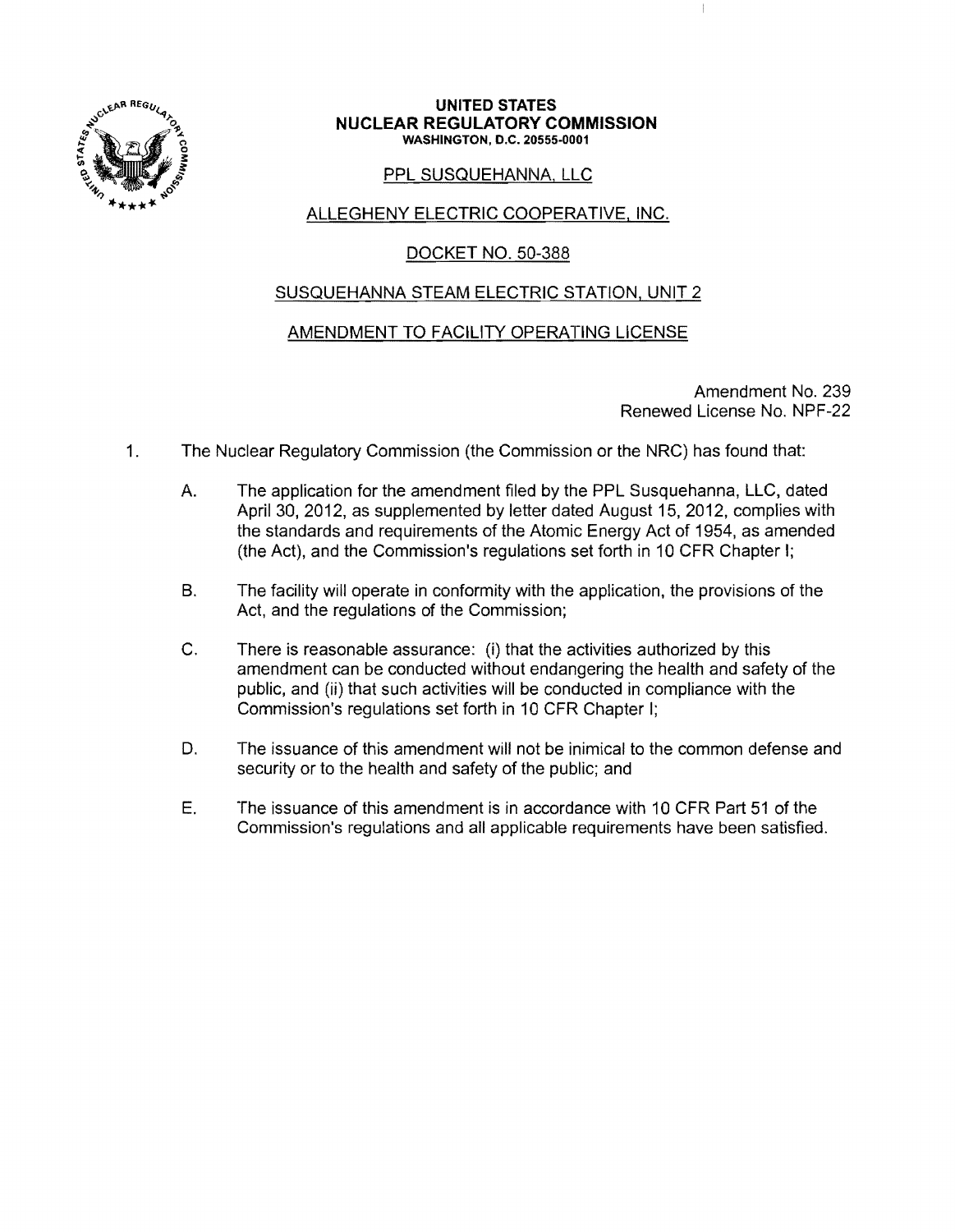- 2. Accordingly, the license is amended as indicated in the attachment to this license amendment, and paragraph 2.C.(2) of the Renewed Facility Operating License No. NPF-22 is hereby amended to read as follows:
	- (2) Technical Specifications and Environmental Protection Plan

The Technical Specifications contained in Appendix A, as revised through Amendment No. 239 and the Environmental Protection Plan contained in Appendix B, are hereby incorporated in the license. PPL Susquehanna, LLC shall operate the facility in accordance with the Technical Specifications and the Environmental Protection Plan.

3. In addition, the second paragraph of 2.0 in Renewed Facility Operating License No. NPF-22 is hereby amended to read as follows:

> The operating licensee shall fully implement and maintain in effect all provisions of the Commission-approved cyber security plan (CSP), including changes made pursuant to the authority of 10 CFR 50.90 and 10 CFR 50.54(p). The PPL Susquehanna, LLC CSP was approved by License Amendment No. 239.

4. This license amendment is effective as of the date of its issuance and shall be implemented by December 31,2012.

FOR THE NUCLEAR REGULATORY COMMISSION

 $\mathcal{I}$ 

 $BSE$ 

*G-r* Meena Khanna, Chief Plant Licensing Branch 1-2 Division of Operating Reactor Licensing Office of Nuclear Reactor Regulation

Attachment: Changes to the Renewed NPF-22 and Technical Specifications

Date of Issuance: October 17, 2012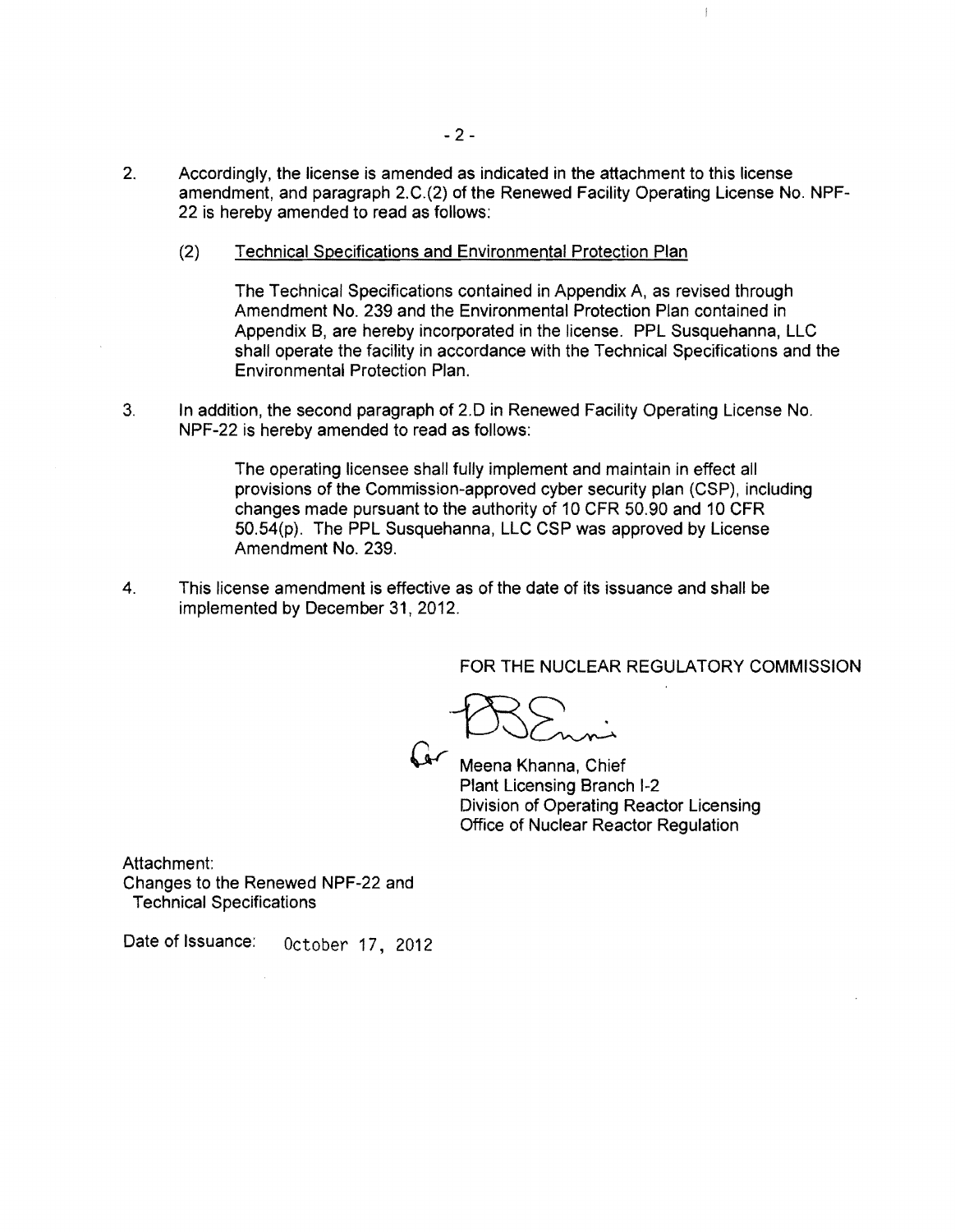### ATTACHMENT TO LICENSE AMENDMENT NO. 239

 $\mathbb{L}$ 

# RENEWED FACILITY OPERATING LICENSE NO. NPF-22

#### DOCKET NO. 50-388

Replace the following pages of Renewed Facility Operating License with the attached revised pages. The revised pages are identified by amendment number and contain marginal lines indicating the areas of change.

| <b>REMOVE</b> | <b>INSERT</b> |  |  |
|---------------|---------------|--|--|
| Page 3        | Page 3        |  |  |
| Page 15       | Page 15       |  |  |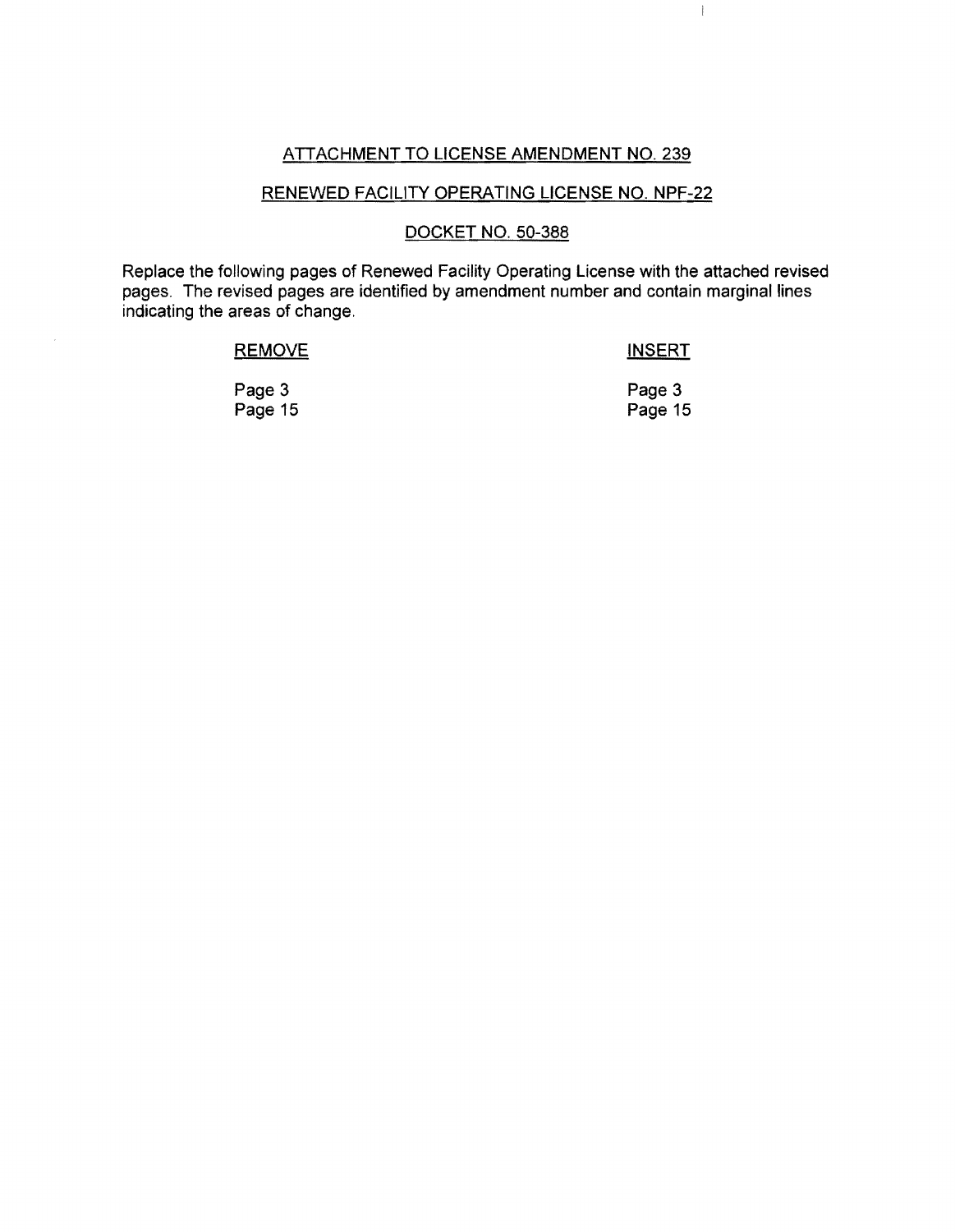- (3) PPL Susquehanna, LLC, pursuant to the Act and 10 CFR Parts 30, 40, and 70, to receive, possess, and use at any time any byproduct, source and special nuclear material as sealed neutron sources for reactor startup, sealed neutron sources for reactor instrumentation and radiation monitoring equipment calibration, and as fission detectors in amounts as required;
- (4) PPL Susquehanna, LLC, pursuant to the Act and 10 CFR Parts 30,40, and 70, to receive, possess, and use in amounts as required any byproduct, source or special nuclear material without restriction to chemical or physical form, for sample analysis or instrument calibration or associated with radioactive apparatus or components; and
- (5) PPL Susquehanna, LLC, pursuant to the Act and 10 CFR Parts 30,40, and 70, to possess, but not separate, such byproduct and special nuclear materials as may be produced by the operation of the facility.
- C. This license shall be deemed to contain and is subject to the conditions specified in the Commission's regulations set forth in 10 CFR Chapter I and is subject to all applicable provisions of the Act and to the rules, regulations and orders of the Commission now or hereafter in effect; and is subject to the additional conditions specified or incorporated below:

#### (1) Maximum Power Level

PPL Susquehanna, LLC is authorized to operate the facility at reactor core power levels not in excess of 3952 megawatts thermal in accordance with the conditions specified herein. The preoperational test, startup tests and other items identified in License Conditions 2.C.(20), 2.C.(21), 2.C.(22), and 2.C.(23) to this license shall be completed as specified.

(2) Technical Specifications and Environmental Protection Plan

The Technical Specifications contained in Appendix A, as revised through Amendment No. 239, and the Environmental Protection Plan contained in Appendix B, are hereby incorporated in the license. PPL Susquehanna, LLC shall operate the facility in accordance with the Technical Specifications and the Environmental Protection Plan.

For Surveillance Requirements (SRs) that are new in Amendment 151 to Facility Operating License No. NPF-22, the first performance is due at the end of the first surveillance interval that begins at implementation of Amendment 151. For SRs that existed prior to Amendment 151, including SRs with modified acceptance criteria and SRs whose frequency of performance is being extended, the first performance is due at the end of the first surveillance interval that begins on the date the Surveillance was last performed prior to implementation of Amendment 151.

Renewed Operating License No. NPF-22

Amendment No.-235, 236, 237, 238, 239

 $\overline{\phantom{a}}$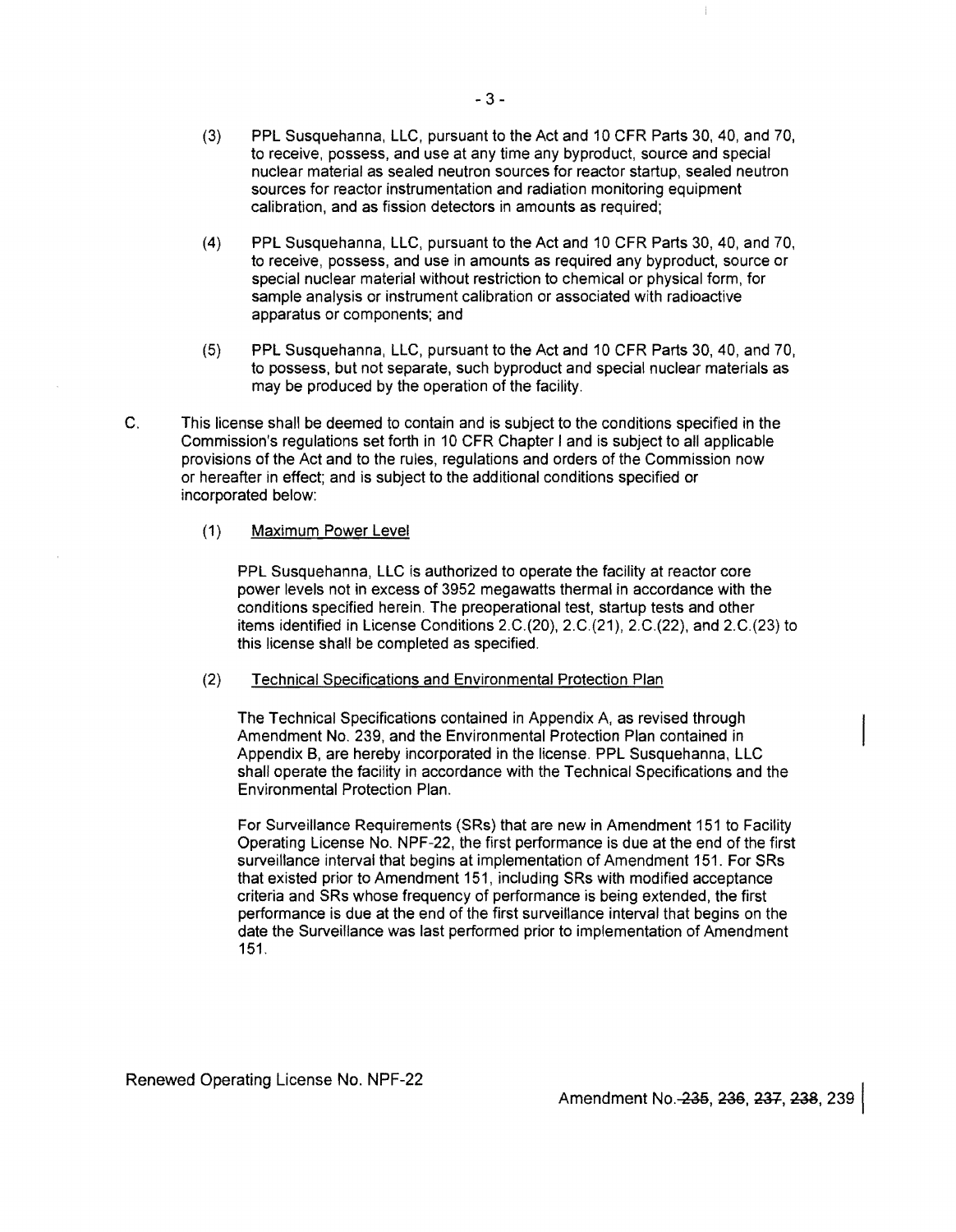EMF-2209{P), Revision 2, Addendum 1 is published and PPL verifies that the additive constants from the approved report have been incorporated in the cycle specific analyses.

D. The operating licensee shall fully implement and maintain in effect all provisions of the Commission-approved physical security, training and qualification, and safeguards contingency plans including amendments made pursuant to provisions of the Miscellaneous Amendments and Search Requirements revisions to 10 CFR 73.55 (51 FR 27817 and 27822) and to the authority of 10 CFR 50.90 and 10 CFR 50.54{p). The plan, which contains Safeguards Information protected under 10 CFR 73.21, is entitled: "Physical Security Plan, Training and Qualification Plan, Safeguards Contingency Plan and Security and Contingency Plan for Independent Spent Fuel Storage Facility," and was submitted October 8,2004.

The operating licensee shall fully implement and maintain in effect all provisions of the Commission-approved cyber security plan (CSP), including changes made pursuant to the authority of 10 CFR 50.90 and 10 CFR 50.54(p). The PPL Susquehanna, LLC CSP was approved by License Amendment No. 239.

### E. DELETED

- F. PPL Susquehanna, LLC shall have and maintain financial protection of such type and in such amounts as the Commission shall require in accordance with Section 170 of the Atomic Energy Act of 1954, as amended, to cover public liability claims.
- G. The information in the Updated Final Safety Analysis Report (UFSAR) supplement, as revised, submitted pursuant to 10 CFR 54.21 (d), shall be incorporated into the UFSAR no later than the next scheduled update required by 10 CFR 50.71 (e) following the issuance of this renewed operating license. Until this update is complete, PPL Susquehanna, LLC, may not make changes to the information in the supplement. Following incorporation into the UFSAR, the need for prior Commission approval of any changes will be governed by 10 CFR 50.59.
- H. The UFSAR supplement, as revised, submitted pursuant to 10 CFR 54.21(d), describes certain future activities to be completed prior to and/or during the period of extended operation. The licensee shall complete these activities in accordance with Appendix A of NUREG-1931, "Safety Evaluation Report Related to the Susquehanna Steam Electric Station, Units 1 and 2," dated November, 2009. The licensee shall notify the NRC in writing when activities to be completed prior to the period of extended operation are complete and can be verified by NRC inspection.
- I. All capsules in the reactor vessel that are removed and tested must meet the requirements of American Society for Testing and Materials (ASTM) E 185-82 to the extent practicable for the configuration of the specimens in the capsule. Any changes to the capsule withdrawal schedule, including spare capsules, must be approved by the staff prior to implementation. All capsules placed in storage must be maintained for future insertion. Any changes to storage requirements must be approved by the staff, as required by 10 CFR Part 50, Appendix H.

 $\mathsf I$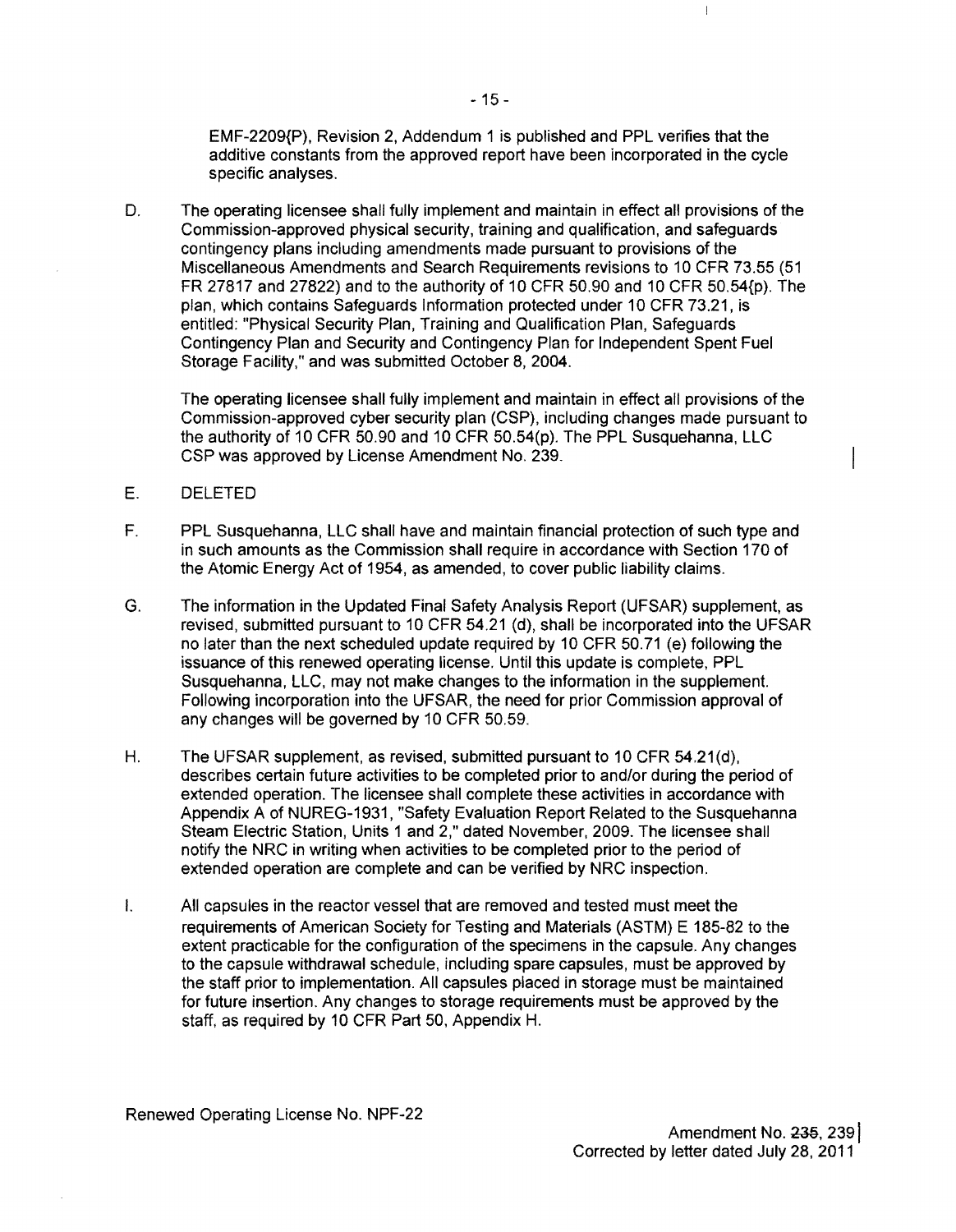

**UNITED STATES NUCLEAR REGULATORY COMMISSION** WASHINGTON, D.C. 20555-0001

# SAFETY EVALUATION BY THE

# OFFICE OF NUCLEAR REACTOR REGULATION

# RELATED TO AMENDMENT NO. 258 TO

## RENEWED FACILITY OPERATING LICENSE NO. NPF-14 AND

## AMENDMENT NO. 239 TO RENEWED FACILITY OPERATING LICENSE NO. NPF-22

# PPL SUSQUEHANNA, LLC

# ALLEGHENY ELECTRIC COOPERATIVE, INC.

# SUSQUEHANNA STEAM ELECTRIC STATION, UNITS 1 AND 2

# DOCKET NOS. 50-387 AND 50-388

# 1.0 INTRODUCTION

By application dated April 30, 2012, as supplemented by letter dated August 15, 2012,<sup>1</sup> PPL Susquehanna, LLC (PPL, the licensee) requested changes to the Renewed Facility Operating Licenses for Susquehanna Steam Electric Station (SSES), Units 1 and 2. The proposed changes would revise the scope of the Cyber Security Plan (CSP) Implementation Schedule Milestones 3 and 6 and the existing license conditions in the Renewed Facility Operating Licenses. Milestone 3 of the CSP implementation schedule concerns the installation of deterministic devices between lower level devices and higher level devices with the defensive architecture. Milestone 6 of the CSP implementation schedule concerns the identification, documentation, and implementation of cyber security controls (technical, operational, and management) for critical digital assets (CDAs) related to target set equipment. PPL is requesting to modify their defensive architecture and the placement of their deterministic devices within that architecture as required by Milestone 3. PPL is also requesting to modify the scope of Milestone 6 to apply to the technical cyber security controls only. The operational and management controls, as described in Nuclear Energy Institute (NEI) 08-09, Revision 6, "Cyber Security Plan for Nuclear Power Reactors," would be implemented concurrent with the full implementation of the Cyber Security Program (Milestone 8). Thus, all CSP activities would be fully implemented by the completion date, identified in Milestone 8 of the licensee's CSP implementation schedule.

 $<sup>1</sup>$  Agencywide Documents Access and Management System (ADAMS) Accession Nos. ML12122A011 and</sup> ML 12228A602, respectively.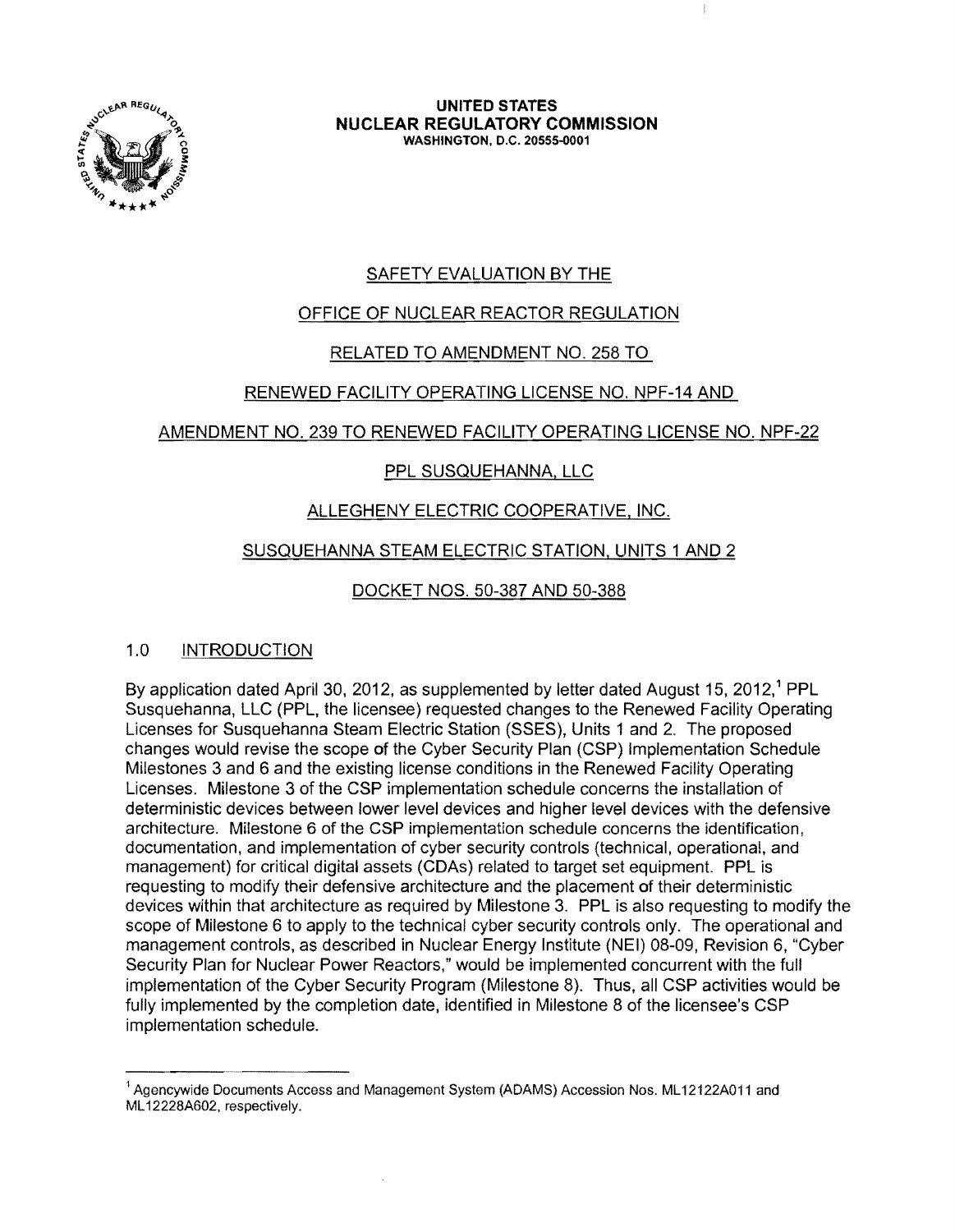Portions of the letter dated April 30, 2012, contain sensitive unclassified non-safeguards information and, accordingly, those portions are withheld from public disclosure.

The supplement dated August 15, 2012, provided additional information that clarified the application, did not expand the scope of the application as originally noticed, and did not change the Nuclear Regulatory Commission (NRC or the Commission) staff's original proposed no significant hazards consideration determination as published in the Federal Register on August 14, 2012 (77 FR 48560) .

### 2.0 REGULATORY EVALUATION

The NRC staff reviewed and approved the licensee's existing CSP implementation schedule by License Amendment Nos. 255 and 235 dated July 21, 2011, $^2$  concurrent with the incorporation of the CSP into the facility current licensing basis. The NRC staff considered the following regulatory requirements and guidance in its review of the current license amendment request to modify the existing CSP implementation schedule:

- Title 10 of the Code of Federal Regulations (10 CFR) 73.54 states: "Each [CSP] submittal must include a proposed implementation schedule. Implementation of the licensee's cyber security program must be consistent with the approved schedule."
- The licensee's facility operating licenses includes a license condition that requires the licensee to fully implement and maintain in effect all provisions of the Commissionapproved CSP.
- Amendment Nos. 255 and 235, dated July 21, 2011, which approved the licensee's CSP and implementation schedule, included the following statement: 'The implementation of the cyber security plan (CSP), including the key intermediate milestone dates and the full implementation date, shall be in accordance with the implementation schedule submitted by the licensee by letter July 22, 2010, as supplemented by letter dated April 4, 2011, and approved by the NRC staff with this license amendment. All subsequent changes to the NRC-approved CSP implementation schedule will require prior NRC approval pursuant to 10 CFR 50.90."
- In a letter to NEI dated March 1, 2011, $3$  the NRC staff acknowledged that the cyber security implementation schedule template was "written generically, and licensees that use the template to develop their proposed implementation schedules may need to make changes to ensure the submitted schedule accurately accounts for site-specific activities,"

### 3.0 TECHNICAL EVALUATION

The NRC staff approved the licensee's CSP implementation schedule, as discussed in the safety evaluation issued with Amendment Nos. 255 and 235 to Renewed Facility Operating License Nos. NPF-14 and NPF-22 for SSES on July 21,2011. The implementation schedule

 $\mathbb{I}$ 

<sup>&</sup>lt;sup>2</sup> ADAMS Accession No. ML11152A009

<sup>&</sup>lt;sup>3</sup> ADAMS Accession No. ML110070348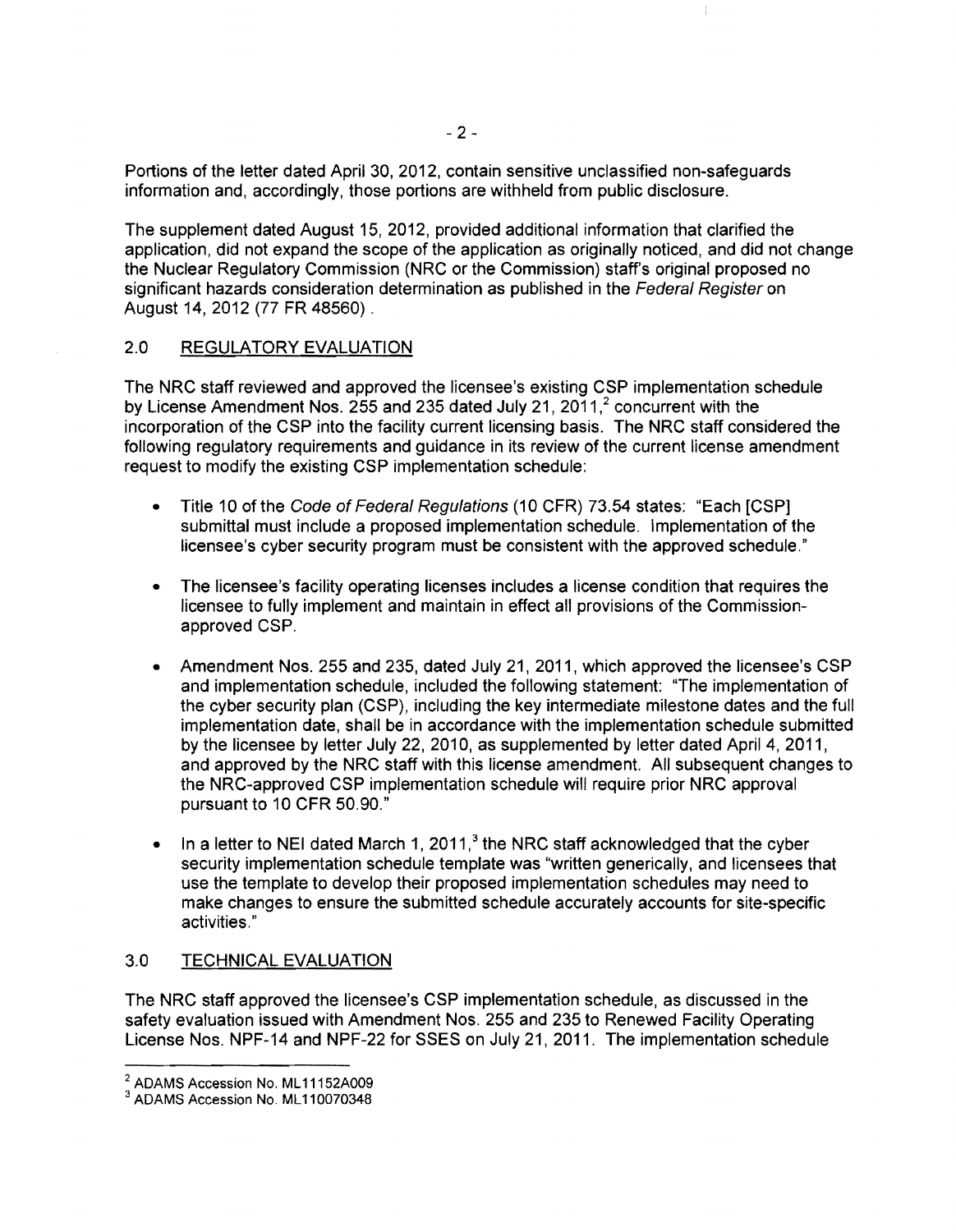was submitted by the licensee based on a template prepared by NEI, which the NRC staff found acceptable for licensees to use to develop their CSP implementation schedules.<sup>4</sup> The licensee's proposed implementation schedule for the cyber security program identified completion dates and bases for the following eight milestones:

 $\mathcal{I}$ 

- 1) Establish the Cyber Security Assessment Team;
- 2) Identify Critical Systems and CDAs;
- 3) Install a deterministic one-way device between lower level devices and higher level devices;
- 4) Implement the security control "Access Control For Portable And Mobile Devices;"
- 5) Implement observation and identification of obvious cyber related tampering to existing insider mitigation rounds by incorporating the appropriate elements;
- 6) Identify, document, and implement cyber security controls in accordance with "Mitigation of Vulnerabilities and Application of Cyber Security Controls" for CDAs that could adversely impact the design function of physical security target set equipment;
- 7) Commence ongoing monitoring and assessment activities for those target set CDAs whose security controls have been implemented; and
- 8) Fully implement the CSP.

### 3.1 Licensee's Proposed Change

Currently, Milestone 3 of SSES's Cyber Security Implementation Schedule requires PPL to install a deterministic one-way device between lower level devices and higher level devices as described in Section 4.3, "Defense-in-Depth Protective Strategies" of the CSP. Lower security level devices that bypass the deterministic device and connect to Level 3 or 4 are required to be modified to prevent the digital connectivity to the higher level or will be modified to meet cyber security requirements commensurate with Level 3 or 4 devices to which they connect. As per their implementation schedule, design modifications that are not finished by the completion date are required to be documented in the site configuration management plan and/or change control program to assure completion of the design modification as soon as possible, but no later than the final implementation date. Milestone 3 is to be completed no later than December 31, 2012. In the approved SSES CSP, Section 4.3, the licensee described a site defensive model that consists of 4 layers, with layer 4 having the greatest level of protection. Safety and security CDAs are both in Level 4; safety and security CDAs are isolated from all other CDAs through the use of a deterministic boundary device (i.e., data diodes, air gaps, etc). Information flows between Level 3 and 2 and between Level 2 and 1 are restricted through the use of a firewall and network-based intrusion detection system.

In their April 30, 2012, application, PPL proposed to modify Milestone 3 by revising Section 4.3 of the SSES CSP, but proposed no changes to the actual milestone language or the milestone completion date. In Section 4.3 of the revised SSES CSP the licensee describes a site defensive model that still consists of 4 levels, with Level 4 having the greatest level of protection. Safety and security CDAs remain in Level 4. For security CDAs, the boundary between Level 4 and 3 is implemented by one or more deterministic devices. Information flows

<sup>4</sup> ADAMS Accession No. ML11 0600218.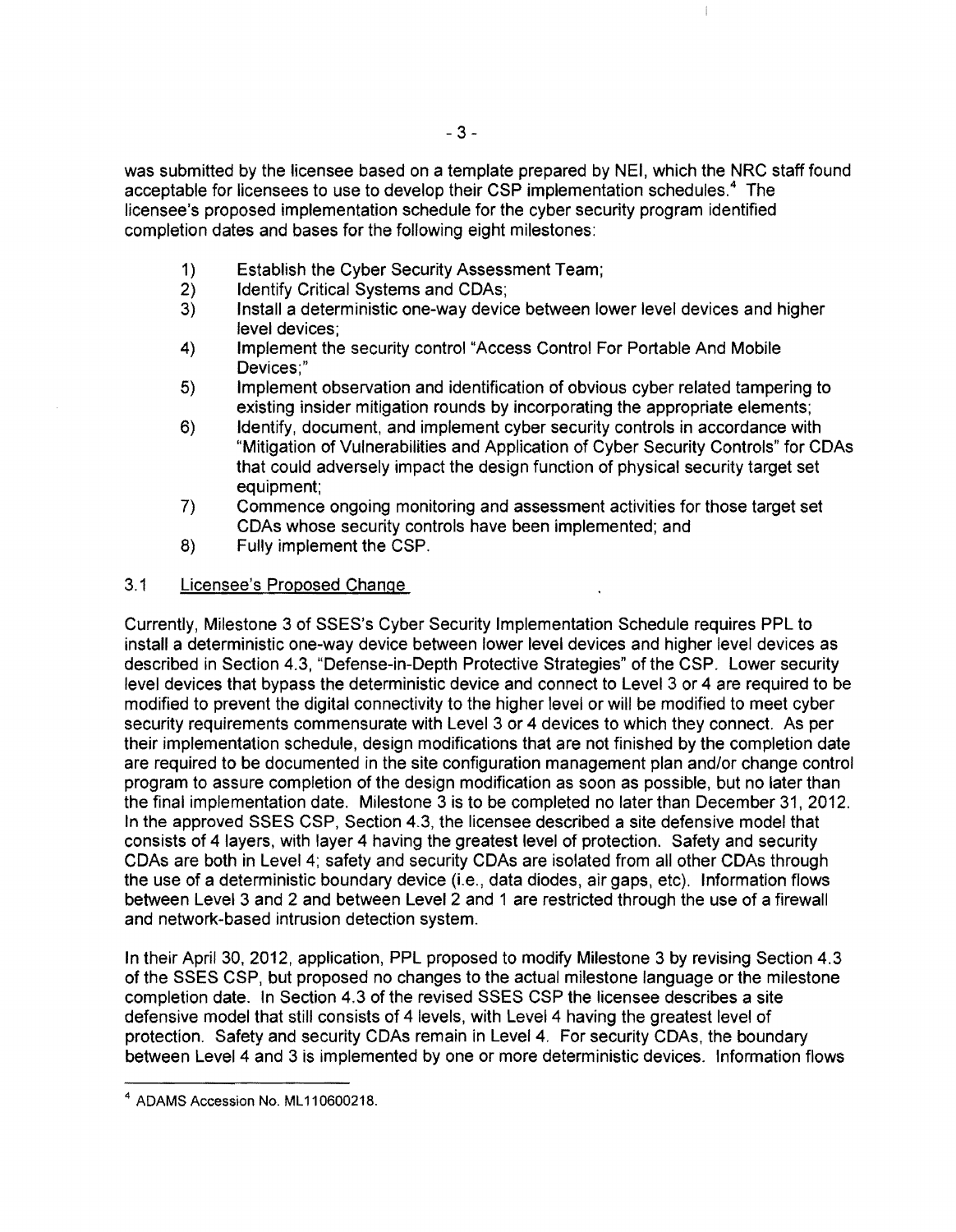between Level 3 and lower levels are restricted through the use of a firewall and network-based intrusion detection system. For non-Security CDAs, the boundary between Level 3 and 2 is implemented by one or more deterministic devices. Information flows between Level 3 and 4 and between Level 2 and 1 are restricted through the use of a firewall and a network-based intrusion detection system. NRC staff requested additional information about how the proposed changes to the defensive architecture would provide the same level of protection as the current, approved defensive architecture. In their August 15, 2012, letter PPL responded that security CDAs would not be affected by this change and that all other CDAs would be provided an overall increase in cyber security protection for CDAs associated with safety and important-tosafety equipment by placing both of these types of CDAs behind the deterministic boundary control device. The licensee also stated that important-to-safety CDAs are in Levels 3 and 4; and security CDAs in Level 4 would have no connectivity to other CDAs in Level 4.

Currently, Milestone 6 of SSES's CSP requires PPL to identify, document, and implement cyber security controls for CDAs that could adversely impact the design function of physical security target set equipment by December 31,2012. These cyber security controls consist of technical, operational and management security controls. In its April 30, 2012, application, PPL proposed to modify Milestone 6 to change the scope of the cyber security controls due to be implemented on December 31,2012, to include only the NEI OB-09, Revision 6, Appendix D technical security controls. PPL proposes to amend its CSP to provide that operational and management security controls, identified in Milestone 6, will be fully implemented by a later date, which is the completion date identified in Milestone *B*of the CSP implementation schedule. The licensee stated that implementing the technical cyber security controls for target set CDAs provides a high degree of protection against cyber-related attacks that could lead to radiological sabotage. The licensee further stated that many of its existing programs are primarily procedure-based programs and must be implemented in coordination with the comprehensive Cyber Security Program. The licensee also stated that the existing programs currently in place at SSES (e.g., physical protection, maintenance, configuration management, and operating experience) provide sufficient operational and management cyber security protection during the interim period until the Cyber Security Program is fully implemented.

### 3.2 NRC Staff Evaluation

The intent of the Cyber Security Implementation Schedule was for licensees to demonstrate ongoing implementation of their CSP prior to full implementation, which is set for the date specified in Milestone B. In addition to Milestone 6 and its associated activities, licensees will be completing six other milestones (Milestones 1 through 5 and Milestone 7) by December 31, 2012. Activities include establishing a Cyber Security Assessment Team, identifying critical systems and CDAs, installing deterministic one-way devices between defensive levels, implementing access control for portable and mobile devices, implementing methods to observe and identify obvious cyber related tampering, and conducting ongoing monitoring and assessment activities for target set CDAs. In their aggregate, the interim milestones demonstrate ongoing implementation of the cyber security program at SSES.

The NRC staff has reviewed the licensee's evaluation of the proposed change in its submittal dated April 30,2012, with respect to Milestone 3 of the Cyber Security Implementation Schedule and Section 4.3, "Defense-in-Depth Protective Strategies" of the CSP and finds that the proposed changes to the SSES defensive architecture will provide the same level of protection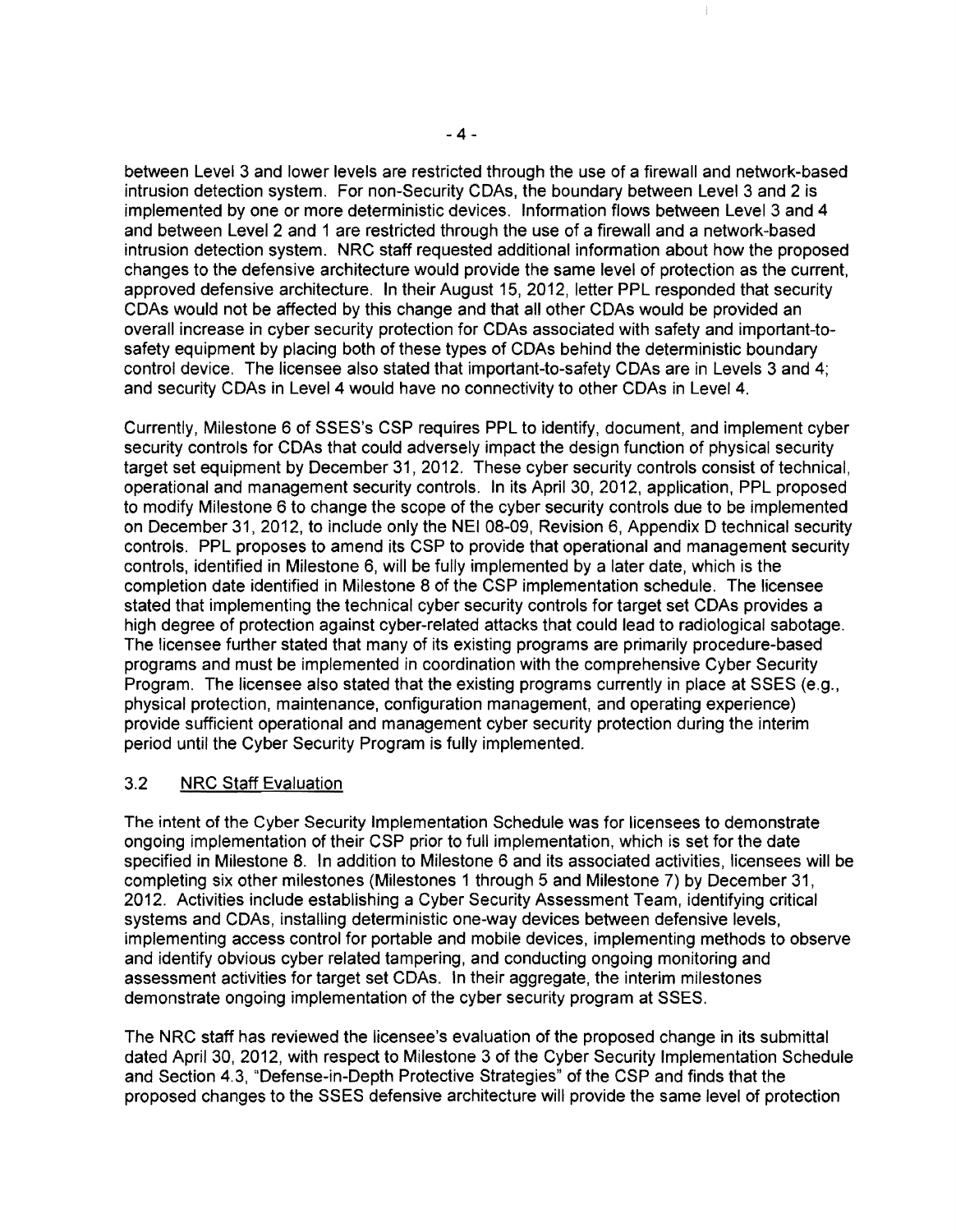as the current, approved defensive architecture. By allocating safety and security CDAs to Level 4 and implementing deterministic devices to restrict data flows between levels, the licensee's defensive architecture demonstrates defense-in-depth strategies to protect CDAs from cyber attack. For these reasons, the NRC staff concludes that the licensee's approach is acceptable.

 $\mathbbm{1}$ 

The NRC staff has reviewed the licensee's evaluation of the proposed change in its submittal dated April 30, 2012, and finds that by completing Milestones 1 through 5, Milestone 6 with implementation of technical controls to target set CDAs, and Milestone 7, SSES will have an acceptable level of cyber security protection until full program implementation is achieved. Technical cyber security controls include access controls, audit and accountability, CDA and communications protection, identification and authentication, and system hardening. These controls are executed by computer systems, as opposed to people, and consist of hardware and software controls that provide automated protection to a system or application. Implementation of technical cyber security controls promotes standardization, trust, interoperability, connectivity, automation, and increased efficiency. For these reasons, the NRC staff concludes that the licensee's approach is acceptable.

The NRC staff also recognizes that full implementation of operational and management cyber security controls in accordance with requirements of the SSES CSP will be achieved with full implementation of the SSES Cyber Security Program by the date set in Milestone 8. That is, all required elements for the operational and management cyber security controls in accordance with the SSES CSP will be implemented in their entirety at the time of full implementation of the CSP.

The NRC staff does not regard the CSP milestone implementation dates as regulatory commitments that can be changed unilaterally by the licensee, particularly in light of the regulatory requirement at 10 CFR 73.54, that "[i]mplementation of the licensee's cyber security program must be consistent with the approved schedule." As the NRC staff explained in its letter to all operating reactor licensees dated May 9, 2011,<sup>5</sup> the implementation of the plan, including the key intermediate milestone dates and the full implementation date shall be in accordance with the implementation schedule submitted by the licensee and approved by the NRC. All subsequent changes to the NRC-approved CSP implementation schedule, thus, will require prior NRC approval pursuant in 10 CFR 50.90.

### 3.3 Revision to License Condition

By letter dated April 30, 2012, the licensee proposed to modify Paragraph 2.D of Facility Operating License Nos. NPF-14 and NPF-22 for SSES, Units 1 and 2, respectively, which provides a license condition to require the licensee to fully implement and maintain in effect all provisions of the NRC-approved CSP.

The license condition in Paragraph 2.D of Renewed Operating License No. NPF-14 for SSES, Unit 1 is modified as follows:

<sup>5</sup> ADAMS Accession No. ML 110980538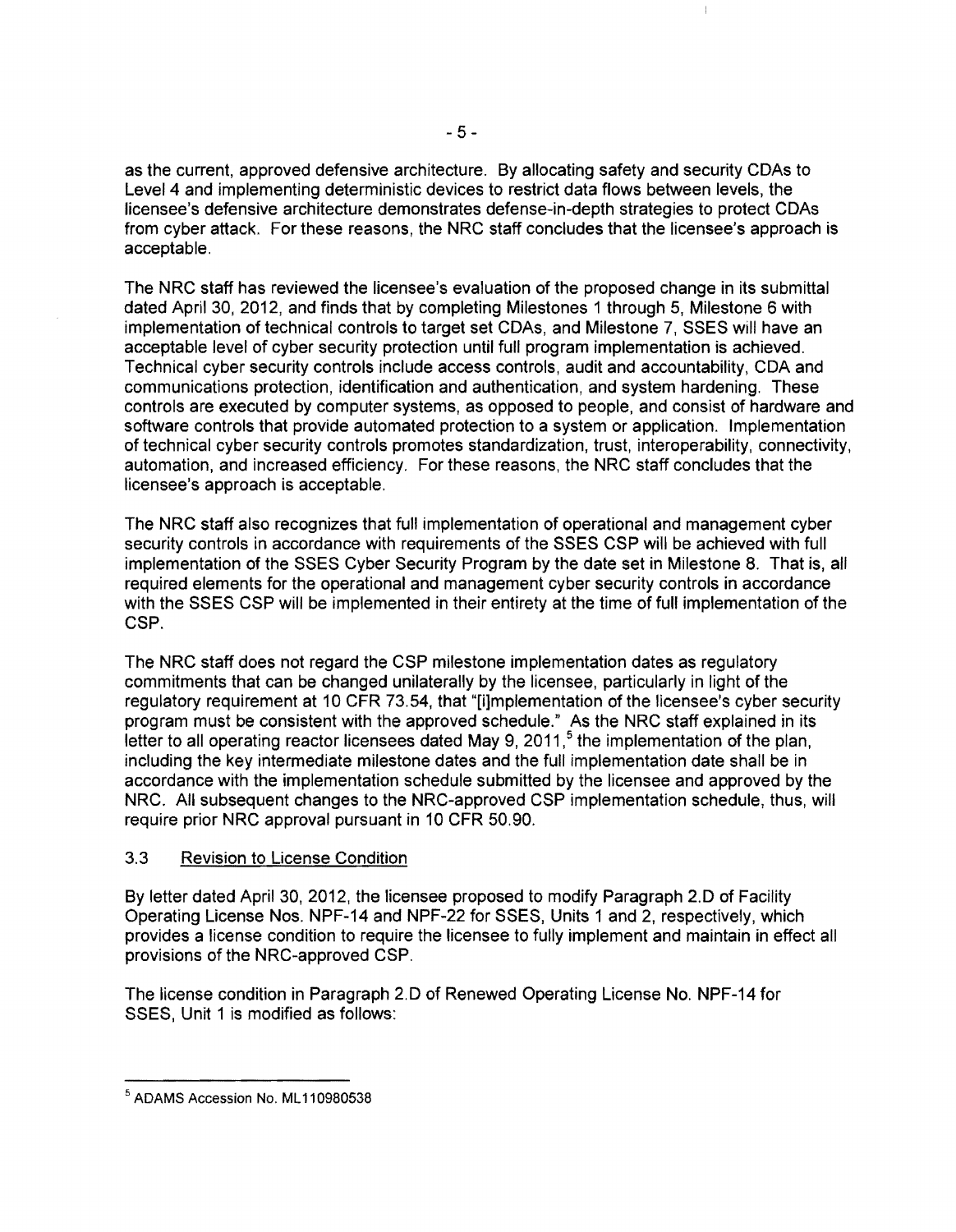The operating licensee shall fully implement and maintain in effect all provisions of the Commission-approved cyber security plan (CSP), including changes made pursuant to the authority of 10 CFR 50.90 and 10 CFR 50.54(p). The PPL Susquehanna, LLC CSP was approved by License Amendment No. 258.

 $\overline{1}$ 

The license condition in Paragraph 2.0 of Renewed Operating License No. NPF-22 for SSES, Unit 2 is modified as follows:

The operating licensee shall fully implement and maintain in effect all provisions of the Commission-approved cyber security plan (CSP), including changes made pursuant to the authority of 10 CFR 50.90 and 10 CFR 50.54(p). The PPL Susquehanna, LLC CSP was approved by License Amendment No. 239.

#### 3.4 Summary

Based on its review of the licensee's submissions, the NRC staff concludes that the proposed changes to Milestones 3 and 6 of the licensee's CSP implementation schedule are acceptable. The NRC staff also concludes that, upon full implementation of the licensee's cyber security program, the requirements of the licensee's CSP and 10 CFR 73.54 will be met. Therefore, the NRC staff finds the proposed changes acceptable.

#### 4.0 STATE CONSULTATION

In accordance with the Commission's regulations, the Pennsylvania State official was notified of the proposed issuance of the amendments. The State official had no comments.

#### 5.0 ENVIRONMENTAL CONSIDERATION

This amendment relates solely to safeguards matters and does not involve any significant construction impacts. Accordingly, this amendment meets the eligibility criteria for categorical exclusion set for in 10 CFR 51.22(c)(12). Pursuant to 10 CFR 51.22(b), no environmental assessment need to be prepared in connection with the issuance of this amendment.

#### 6.0 CONCLUSION

The Commission has concluded, based on the considerations discussed above, that: (1) there is reasonable assurance that the health and safety of the public will not be endangered by operation in the proposed manner, (2) there is reasonable assurance that such activities will be conducted in compliance with the Commission's regulations, and (3) the issuance of the amendments will not be inimical to the common defense and security or to the health and safety of the public.

Principal Contributor: Monika Coflin

Date: October 17, 2012